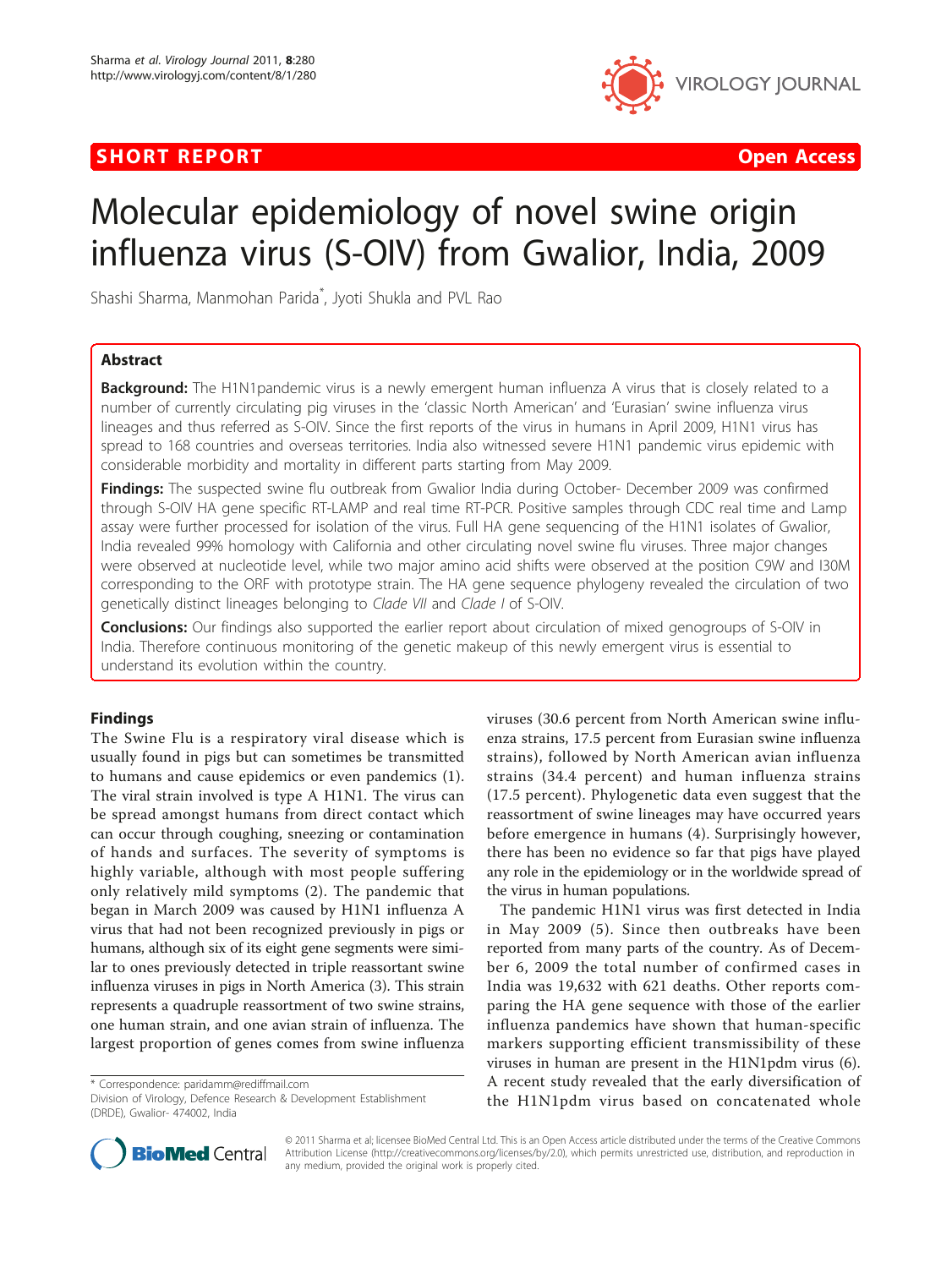genomes resulted into seven lineages, Clade I-VII, that showed defined spatial patterns (7). A focal outbreak of swine flu was reported from Military Hospital Gwalior (Madhya Pradesh), India during October-December 2009. The detail molecular investigation of this Swine Flu outbreak including the genetic relatedness of this local isolates with regard to Indian and global isolates is reported.

# Methods

A total of 40 nasopharyngeal swab samples were collected with informed consents from suspected patients admitted to military hospital, Gwalior. The samples were collected with Hiviral™nylon flocked swab in Hiviral™ transport medium and were transported immediately to the laboratory. Initially RNA was extracted from 140 μl of sample using QIAmp viral RNA minikit (Qiagen, Germany) according to the manufacturer's specification.

All these samples were investigated by WHO approved CDC recommended real time RTPCR assay in 25 μl reaction scale using a panel of oligonucleotide primers and dual labeled hydrolysis probe employing ABI One-step RT-PCR kit (8). All the 40 samples were also simultaneously subjected to one step real-time reverse transcription loop mediated isothermal gene amplification (RTLAMP) assay for rapid and real-time detection of novel H1N1 Swine Flu virus RNA in clinical specimens by targeting the HA gene (9). The gene amplification in RTLAMP was accomplished by incubating the reaction mixture at 63°C for 60 min in routine laboratory water bath/dry heating bath. The real-time monitoring of RT-LAMP amplification was observed through spectrophotometric analysis by recording O.D. at 400 nm at every 6 second with the help of loop amp realtime turbidimeter (LA-200, Teramecs, Japan).

The Real time RT-PCR positive and RT-LAMP positive Swine flu clinical samples that were collected during recent 2009 outbreak from Gwalior were subjected to virus isolation. The nasopharyngeal swabs were filtered through 0.2 μm syringe filters and were passaged in Madin Darby Canine Kidney (MDCK) cells along with PBS as negative control (10). All the samples were processed under BSL-3+ laboratory. The sequencing of HA gene was performed with automated ABI Prism 3130 instrument (Applied Biosystems, Foster City CA, USA) by use of Big Dye3.1 cycle sequencing kits provided by the same manufacturer. Subsequently, any unincorporated labeled dNTP's were removed using Dye-X removal Centrisep column purification kit (Applied Biosystem). The nucleotide uences were edited and assembled using DNASTAR Lasergene 5 software package (Bioinformatics Pioneer DNASTAR, Inc., Wisconsin, USA), and the sequences are subjected to BLAST to find closest possible match from available sequences in

GenBank at [http://www.ncbi.nlm.nih.gov/BLAST.](http://www.ncbi.nlm.nih.gov/BLAST) Multiple sequence alignments were carried out employing CLUSTALW version 1.83 (11). The phylogenetic analysis was done employing Neighbour-Joining (NJ) and Maximum-Parsimony (MP) methods using MEGA4 software (12). The tree was constructed using the Kimura's two-parameter distance model with 1000 bootstrap replicates. The percent nucleotide identity (PNI) and percent amino acid identity (PAI) values were calculated as pair wise p-distances.

# Results

The first isolate from India (A/India-Hyd/NIV51/2009) was from a traveler reaching Hyderabad on May 13, 2009 from the USA. Positive cases of H1N1pdm virus were thereafter detected from major cities (Pune, Delhi, Mumbai, Chennai and Bangalore) with maximum fatality reported from Pune and Bangalore (5).

All the clinical specimens having continuous fever, shivering, cough, with history of traveling history and closed contact with confirmed patients. All samples were processed for virus isolation.

The infected culture fluid (ICF) was collected after observation of virus specific cytopathic changes like clumping of cells, granulation, syncitia formation, finally detachment from the flask surface were observed. The presence of the virus in infected culture fluid was confirmed through ELISA using the HA antibody (Sigenics, USA) as well as by S-OIV HA gene specific RTLAMP and SYBR Green I real time RTPCR using H1N1 HA specific primers F3/B3 (Genomic Position 529-547/699-716).

The HA gene target was amplified by WHO recommended primers. All sequences have been submitted in Gen Bank with the following accession numbers (Accession No - GU 265731, GU 265730, GU265729, GU 201599, GU201598).

The partial HA gene of sequences of 30 other representative pdmH1N1 virus of diverse geographical origins were retrieved from GenBank (Table-1). The phylogenetic analysis of the partial HA gene sequences revealed 99% homology at nucleotide level with novel swine flu virus. The BLAST analysis revealed 99% similarity with California 2009 prototype strain of novel swine flu virus. The sequence analysis of these Indian isolates revealed specific mutation at nucleotide level and amino acid changes respectively with respect to 22 global H1N1 pandemic isolates including few Indian isolates. Among the isolates, a sequence homology of 99.9% was observed. Three major changes were observed at nucleotide level, while two major amino acid shifts were observed at the position C9W and I30M corresponding to the ORF with prototype strain. Phylogenetic analysis based on partial HA gene classified the geographical diverse pdm H1N1 virus isolates into seven distinct clades (Figure [1](#page-2-0)).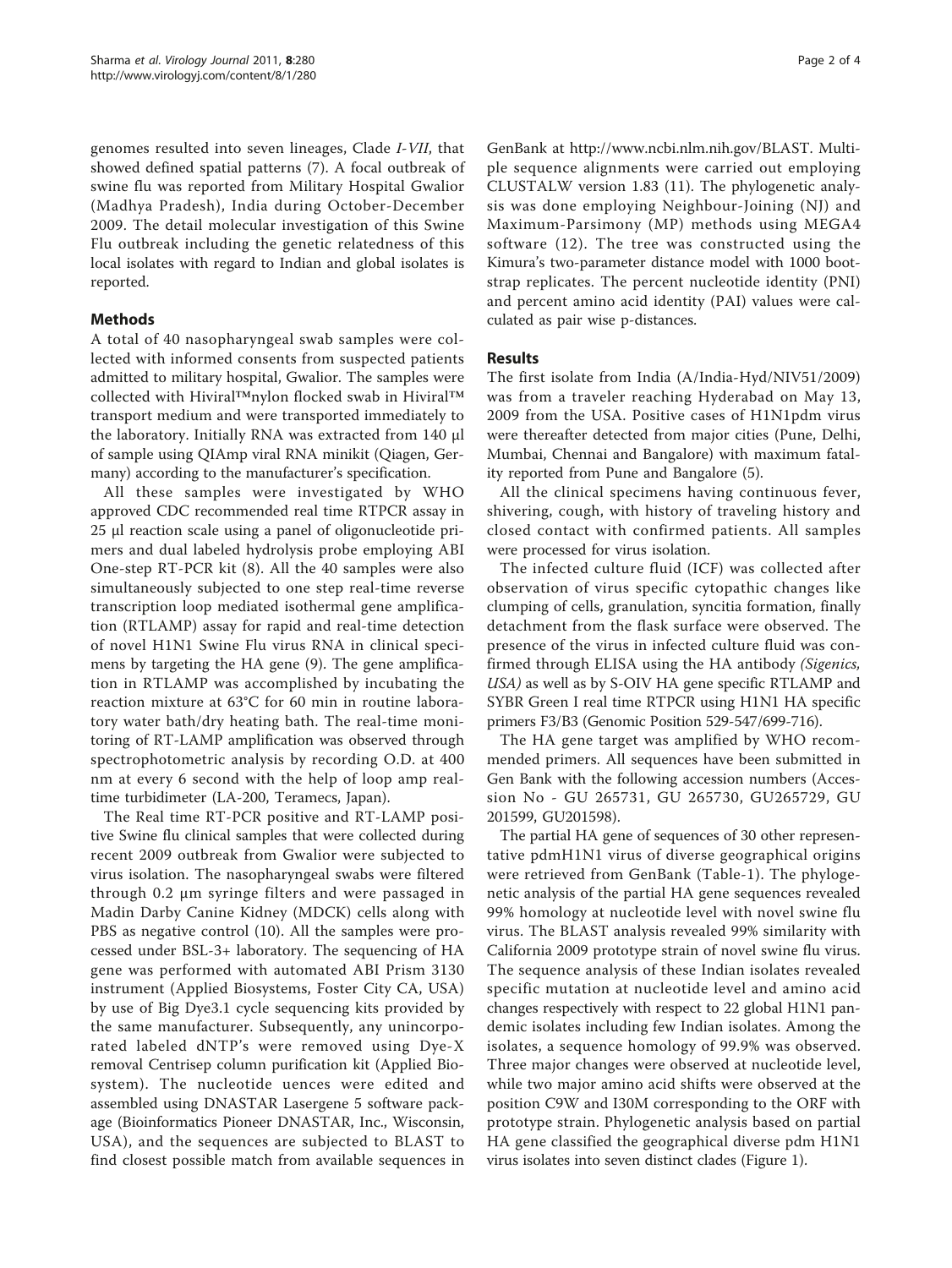<span id="page-2-0"></span>

### **Discussion**

Diversity of these Indian isolates based on partial HA gene phylogeny revealed the co-circulation of Clade VII and Clade I with predominance of Clade VII as already reported from Southern India. Multiple lineages of influenza A viruses were found to co-circulate during any single season and to undergo frequent reassortment. This, in turn, has had a major impact on antigenic evolution. Our study also further supported the fact that pandemic (H1N1) 2009 virus has evolved worldwide, shifting from an initial mixed clade pattern to the predominance of one Clade (Clade VII) during the course of the pandemic. The hypothesis that Clade VII virus enjoyed a marked advantage, in terms of transmissibility, over other early Clades is intriguing, but has yet to be demonstrated. The virus constituting this Clade was therefore responsible for most of the pandemic burden worldwide. In summary, this is the first report from central region of India (Madhya Pradesh) regarding the emergence, isolation and characterization of novel swine flu virus.

### Author's Information

Ms. Shashi Sharma has been working for last 3 years in the field of molecular epidemiology of circulating dengue virus genotypes.

#### Acknowledgements

The authors are thankful to Dr. R. Vijayaraghavan, Director, Defence Research and Development Establishment, Gwalior for providing necessary facilities and financial grant for this study. The authors are also thankful to Commandant, MH, Gwalior for providing clinical samples.